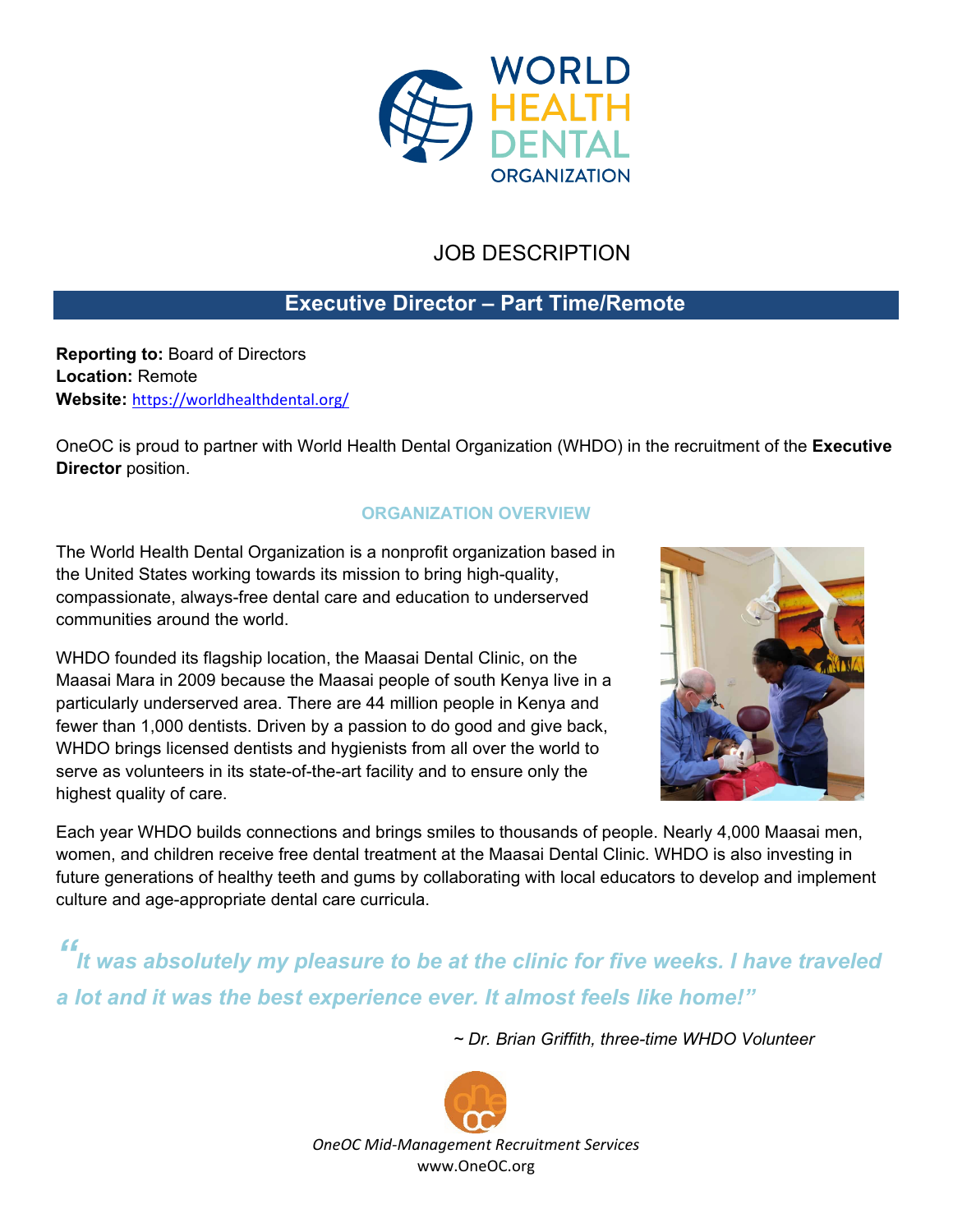#### **THE OPPORTUNITY**

Reporting to the Board of Directors, the **Executive Director (ED)** will have overall operational, fundraising, and strategic responsibility for World Health Dental Organization's volunteers, programs, and execution of its mission. S/he will initially develop deep knowledge of core programs, operations, and strategic plan and oversee implementation. This is a part-time, remote position with the opportunity of expansion based on the ED's successful achievement of the strategic goals.



# **Responsibilities**

#### **Leadership & Management:**

- Travels and collaborates with foreign constituents and cultures, especially the Maasai people, Kenyans, international volunteers, and board members
- Ensures ongoing programmatic excellence, rigorous program evaluation, and consistent quality of finance (including international) and administration, fundraising, communications, and systems; recommends resources needed to achieve the strategic goals
- Monitors WHDO's operations and ensures compliance with regulatory and legal requirements
- Actively engages and energizes WHDO volunteers, board members, event committees, partnering organizations, and funders
- Reports to and supports a strong Board of Directors; attends board meetings disseminating information to enable board to make informed decisions in a timely manner; executes strategic plan developed by board
- Leads, coaches, and develops, and retains WHDO's highly skilled volunteers
- Regularly evaluates program components to measure successes that can be effectively communicated to the board, funders, and other constituents
- Plans and operates annual budget; submits to board a proposed budget and quarterly financial statements which accurately reflect the financial status of WHDO; ensures financial stability and sustainability by maintaining a healthy cash flow and adequate reserves
- Works with Kenyan accountant and manages international financial matters, including the coordination of banking in the US with banking in Kenya

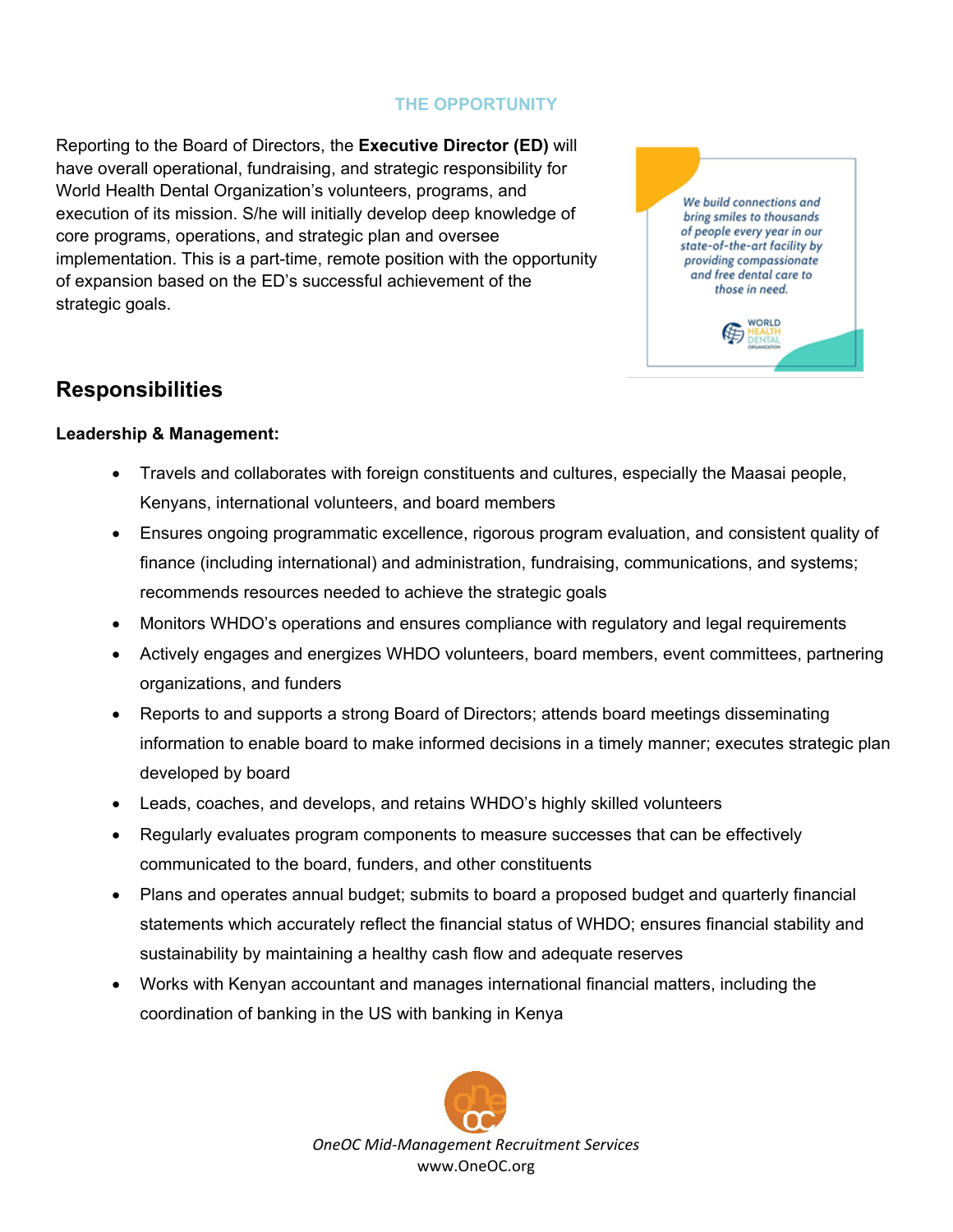### **Fundraising & Communications:**

- Expands local and international revenue generating and fundraising activities to support existing program operations
- Deepens and refines all aspects of communications from web presence to external relations with the goal of creating a stronger brand
- Uses external presence and relationships to garner new opportunities
- Builds partnerships in new markets, establishing relationships with local and international funders and community leaders



## **Qualifications**

The ED will be thoroughly committed to WHDO's mission. All candidates should have proven leadership, fundraising, and relationship management experience.

Specific requirements include:

• Advanced degree, ideally an MBA, with at least five years of senior management experience; history of effectively leading an international organization preferred



*OneOC Mid-Management Recruitment Services* www.OneOC.org